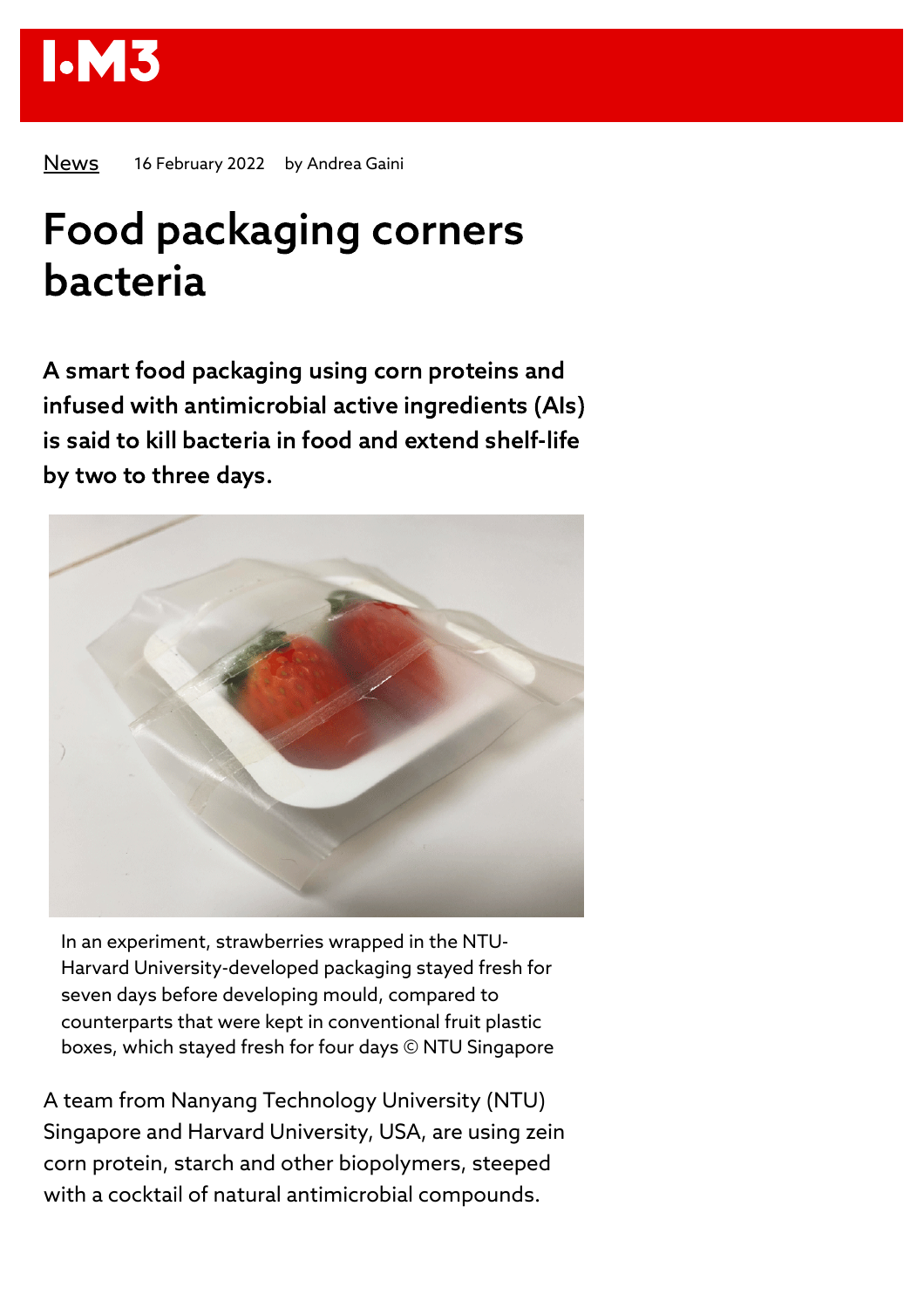The scientists explain in their research paper, *Enzymeand relative humidity-responsive antimicrobial fibers for active food packaging*, published in *ACS Applied Materials & Interfaces*, that 'cellulose nanocrystals (CNCs), zein (protein), and starch were electrospun to form multi-stimuli-responsive fibres that incorporated a cocktail of both free nature-derived antimicrobials, such as thyme oil, citric acid and nisin, and cyclodextrininclusion complexes (CD-ICs) of thyme oil, sorbic acid and nisin'.

Professor Mary Chan, Director of NTU Singapore's Centre for Antimicrobial Bioengineering, says, 'In lab experiments, when exposed to an increase in humidity or enzymes from harmful bacteria, the fibres in the packaging have been shown to release the natural antimicrobial compounds, killing common dangerous bacteria that contaminate food, such as E. Coli and Listeria, as well as fungi.

'The packaging is designed to release the necessary miniscule amounts of antimicrobial compounds only in response to the presence of additional humidity or bacteria. This ensures that the packaging can endure several exposures, and last for months.'

The paper continues, 'Enzyme-responsive release of free AIs is achieved due to the degradation of selected polymers, forming the backbone of the fibres. For instance, protease enzyme can degrade zein polymer, further accelerating the release of active ingredients from the fibres. Similarly, relative humidity (RH) responsive release is obtained due to the unique chemical nature of cyclodextrin-inclusion complexes, enabling the release of active ingredients from the cavity at high RH'.

In testing, strawberries that have been wrapped in the packaging stay fresh for seven days before developing mould, compared to those kept in conventional fruit plastic boxes, which stay fresh for four days.